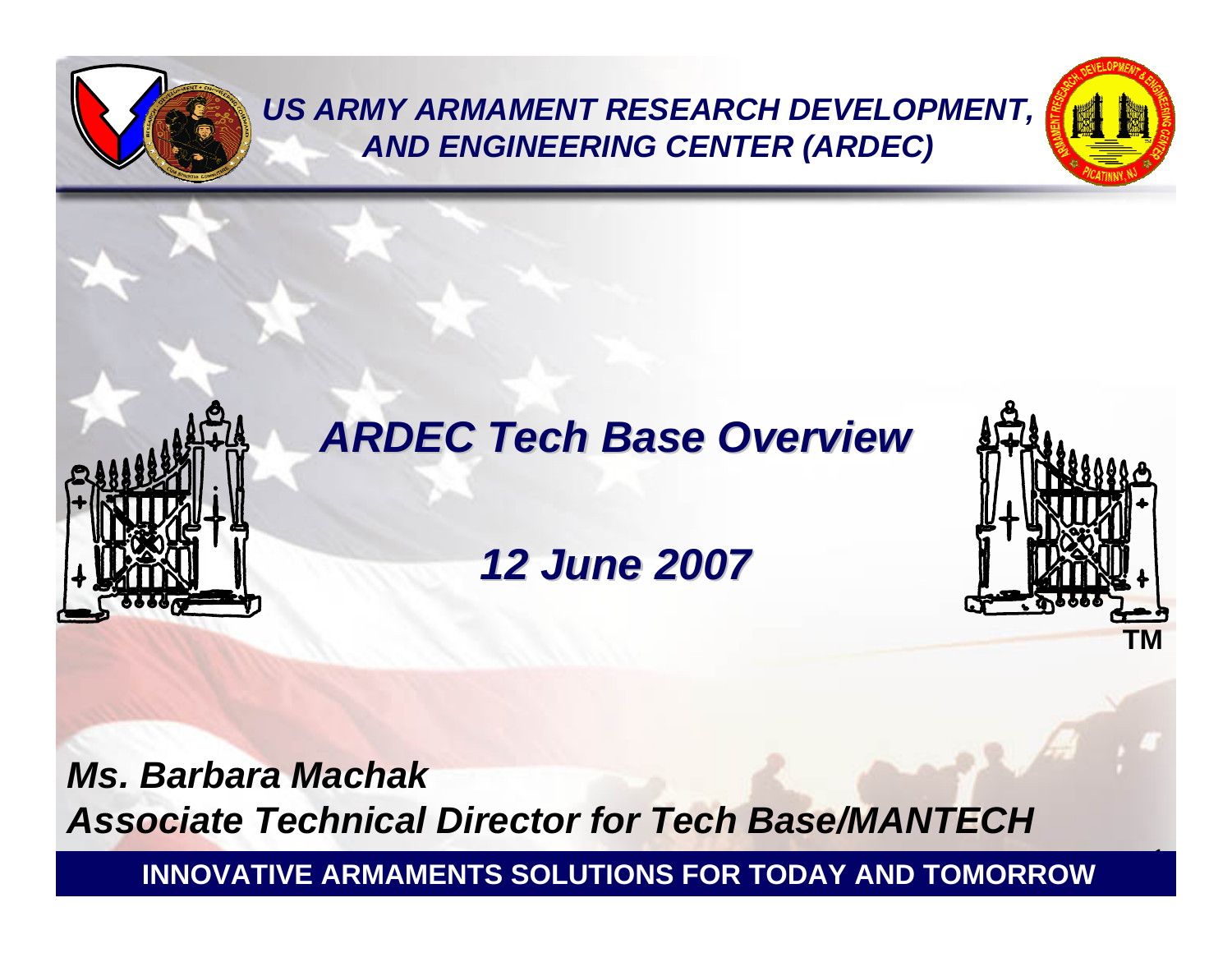



- Click to edit Master text styles **Click to edit Master the Master of We are a nation at war – ARDEC seeks to partner with** •**PEOs and industry to accelerate fielding of advanced technologies in support of current operations**
- •**technologies** • **ARDEC in maintaining investments in Future Force**
- Third level is a set control expertise to emerging technologies including and Mortars, and Countermine/Counter IED • **ARDEC is applying weapons, munitions/effects, and fire Active Protection Systems, Counter Rockets, Artillery**
- **ARDEC has a strong desire to develop joint technology programs with Army, other service, coalition, and industry partners**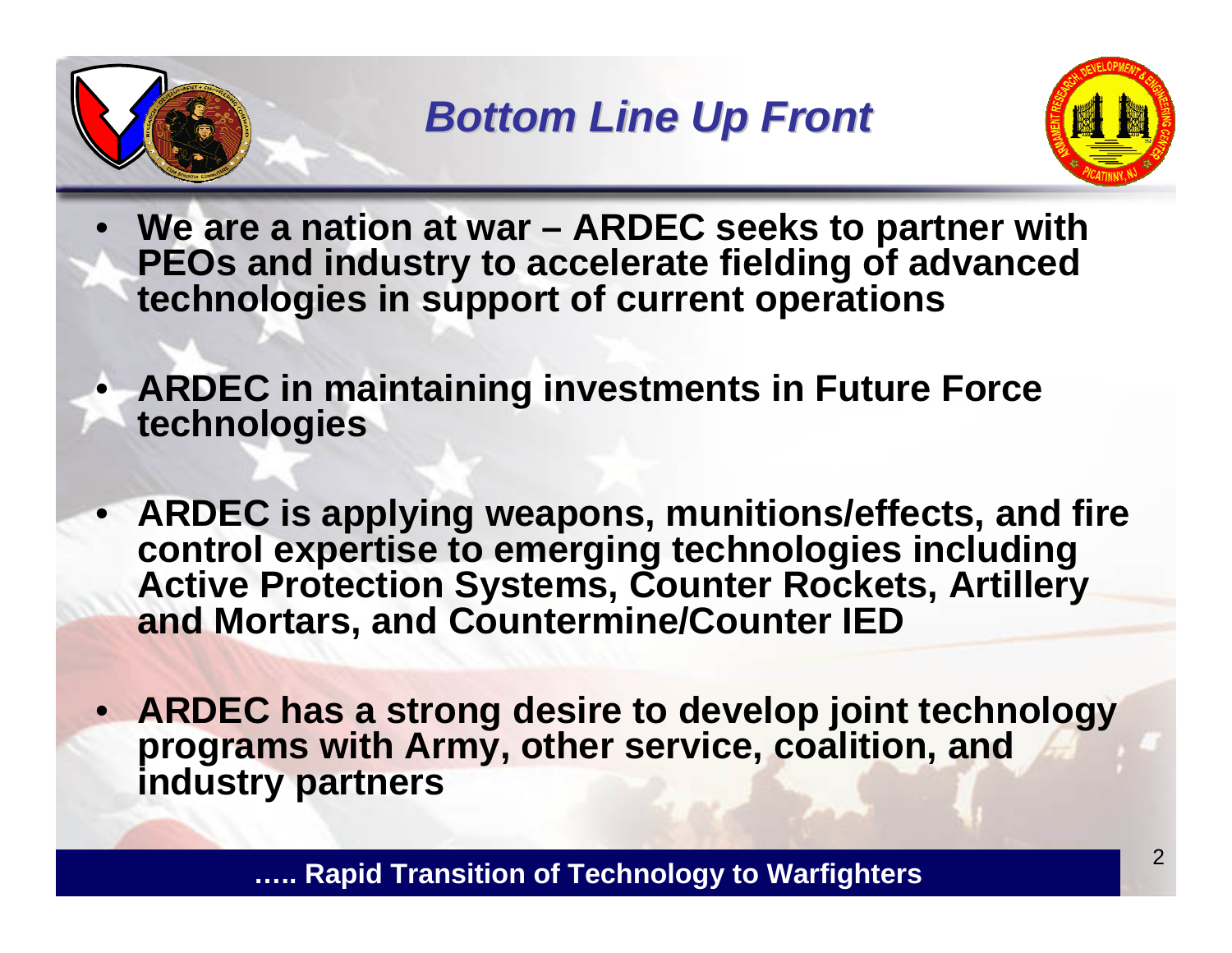### *ARDEC Organization Chart*



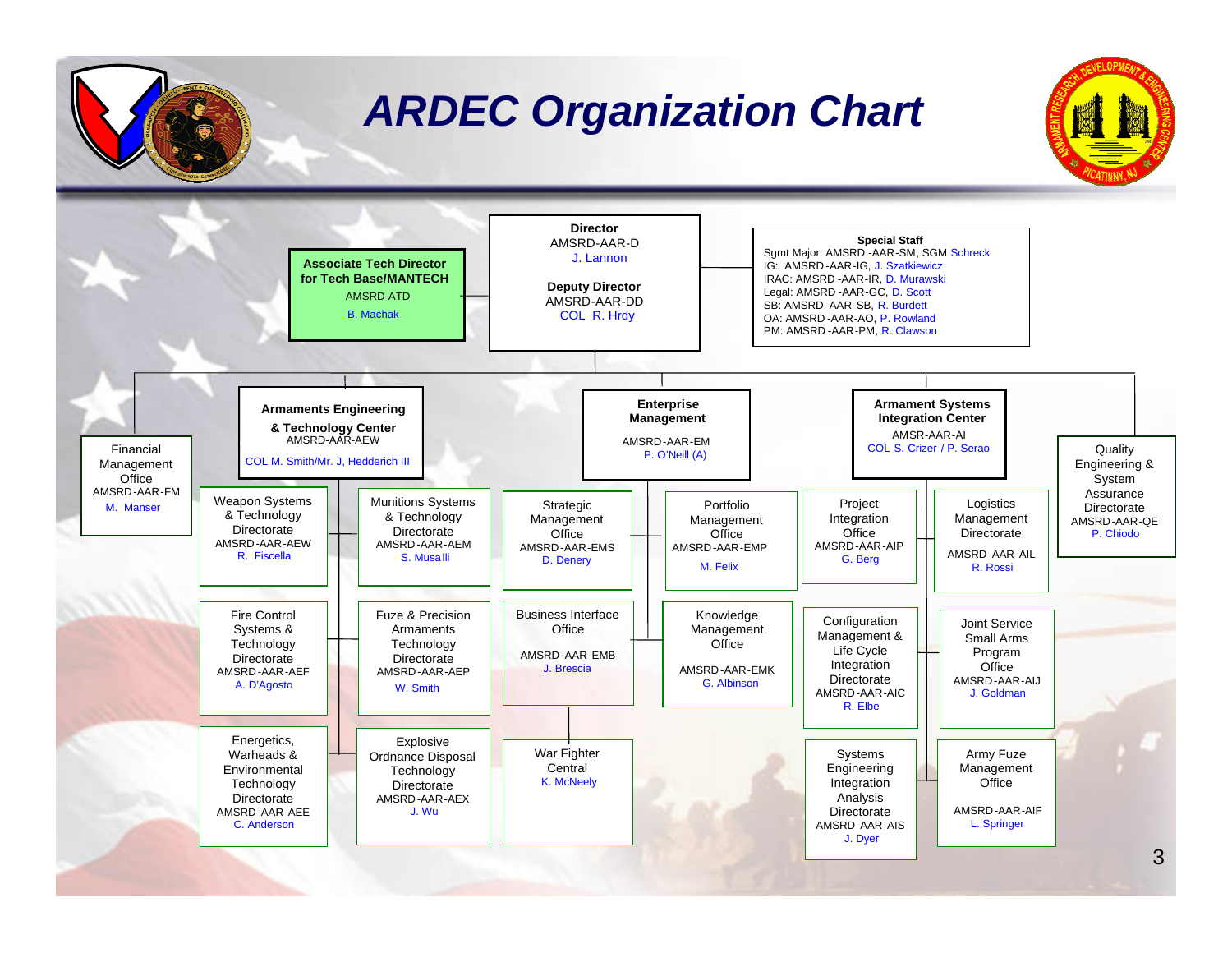

П

П

*Key Initiatives*



4

- **Example 2 and Z Partnering is our strongest asset** 
	- **Brought in key stakeholders into S&T investments**
	- **BED Joint Armament programs becoming reality**

# $\triangle$  Transitioning technology to PMs

- **Executive Black Belt project**
- The level of the contract of the contract of the contract of the contract of the contract of the contract of the contract of the contract of the contract of the contract of the contract of the contract of the contract of t ▉ **Tough problem as we don't control requirements or funding**

### A Balance portfolio between current and future force needs

- **42% Current Force vs 58% Future Force (based on when we transition)** П
- $\blacksquare$ **As well as conventional and "disruptive"**

### ¿ **Dispel Myth that Army/DoD has "Enough Lethality"**

- П **PBD 753 lost 10% over FY06-11 POM**
- П **Lethality is Survivability**

**…..Continued Dialog to Ensure ARDEC understands Priorities**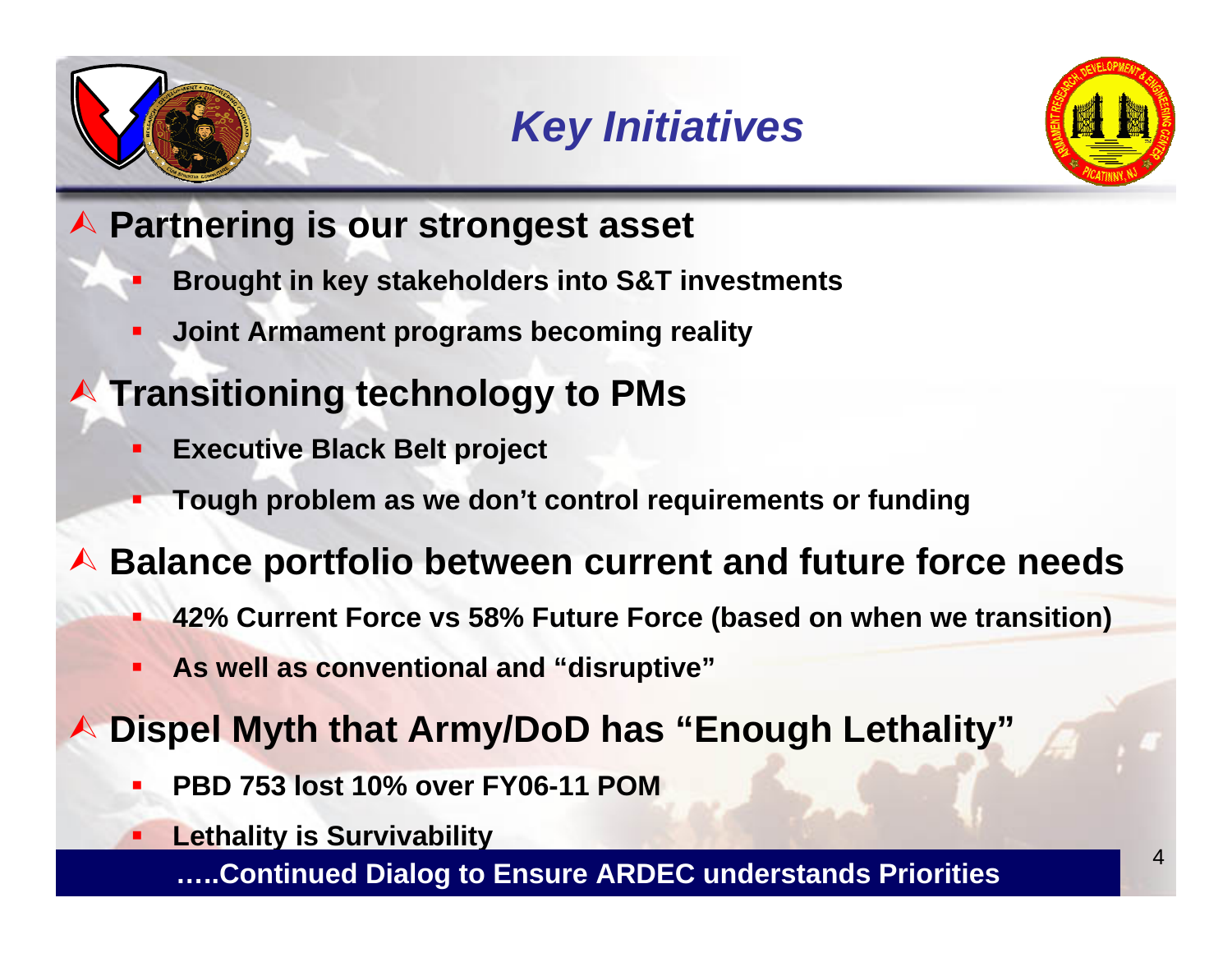#### •**Extended Area ProtectionProtection Retrieve Style Server Server Server Server Server Server Server Server Server Server Server Server Server Server Server Server Server Server Server Server Server Server Server Server Server Server Server Server** •Second level of the second level of the second level of the second level of the second level of the second level of the second level of the second level of the second level of the second level of the second level of the se mmon **Understand** •From the contract of •Figure 1 Click to editor the contract of the state of the state of the state of the state of the state of the state of *FUTURE Force*  **MEMS IMUMulti-ModeWarheads***Major Lethality Technology Major Lethality Technology Investments InvestmentsSee First Act First Finish* **Common Common Common Common Circuit Common Circuit Common Circuit Common Circuit Common Circuit Common Circuit Common Circuit Common Circuit Common Circuit Common Circuit Common Circui Mid-Range MEMSS&AFuze & PowerAcoustic/SeismicSensors***First* **EM Gun& Survivability KE Active Protection System Interceptors**

**Munition**

**SWORDS w/RemoteArmament System**

**Scaleable Effects**

**LtWt Dismounted**

**Mortar**

**Novel/Nano-StructuredEnergetics**

**LtWt Small ArmsTechnologies**

5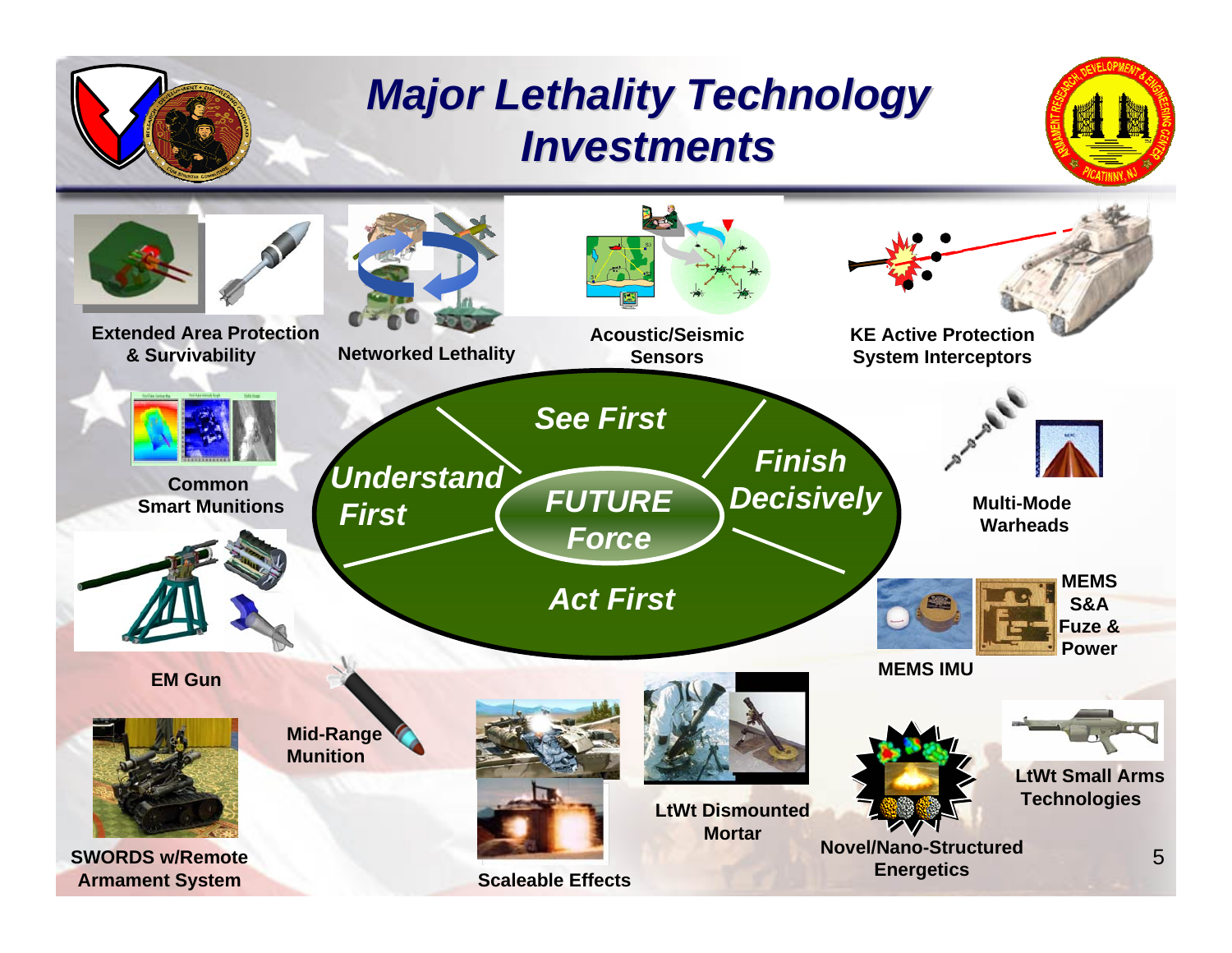# *Technology Investment Strategy*





**…..Low Cost Common Components for all Joint Conventional Munitions**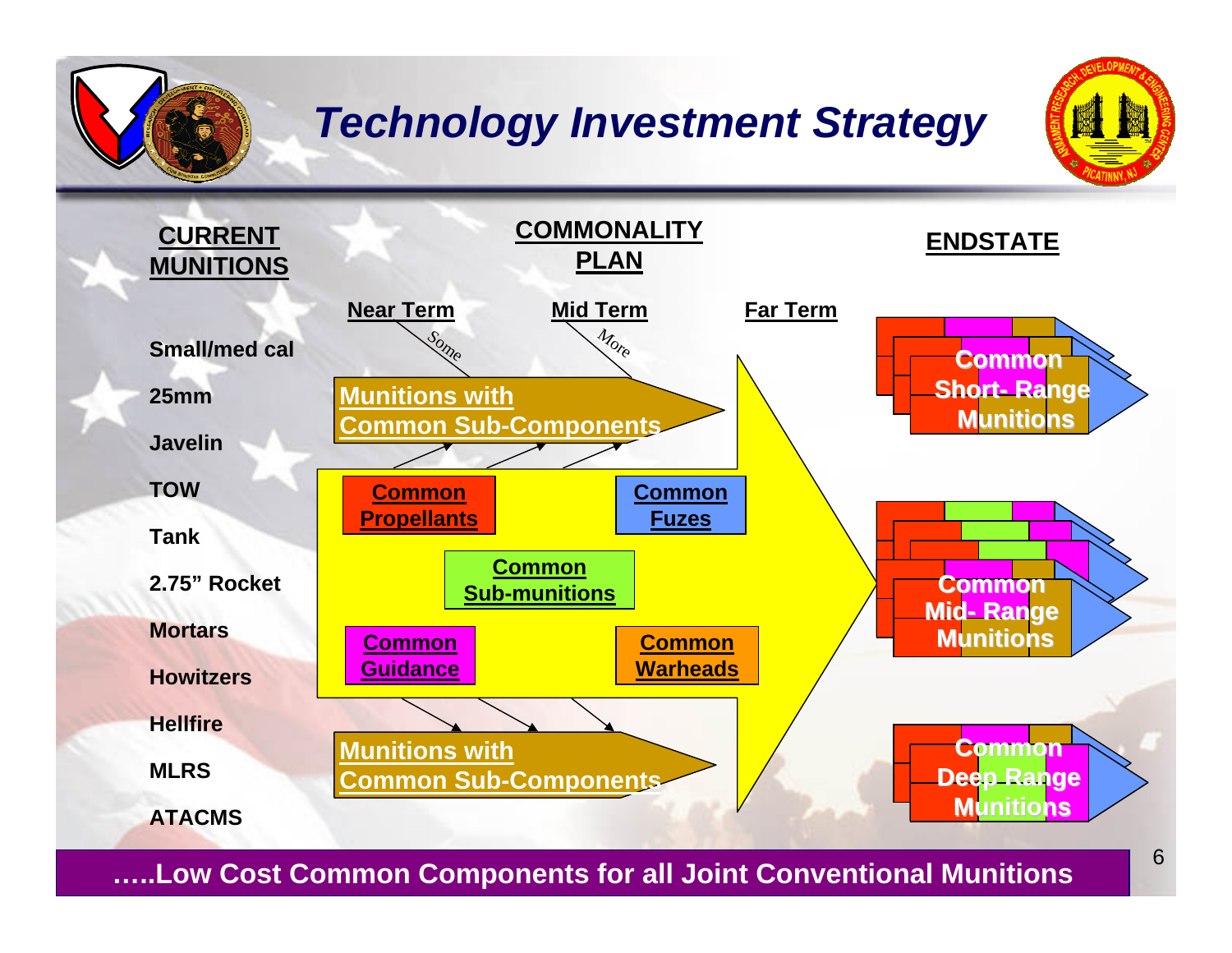

# *FY07 Non FY07 Non-ATO Portfolio ATO Portfolio*



### Click to edit Master the Master title style to edit Master the Master title style style style style style style<br>Tech Base: Williams and Master the Master the Master that the Master the Master the Master the Master the Mast **Non ATO Tech Base:**

- •Light Weight Small Arms Technology
- •High Power Microwave, Non-Lethal
- •MOUT Technologies
- 
- •Dual-Use Composites
- •Reliability for the Future Force
- Nanotechnologies for the Future Force<br>• Nanotechnologies for the Future Force
- •Future Force Gun and Munition Technology

#### **MTO:**

••MEMS S&A $\epsilon$ Fourth levels in  $\epsilon$ •MEMS/IMU for Common Guidance•Optimization of PAX-41 Formulation and Loading

Third level is a set

### **ILIR:**

11 Projects: •Nano-tech-3•Sensor-tech-5•Energetics/Lethality-3



**Total: \$28,975**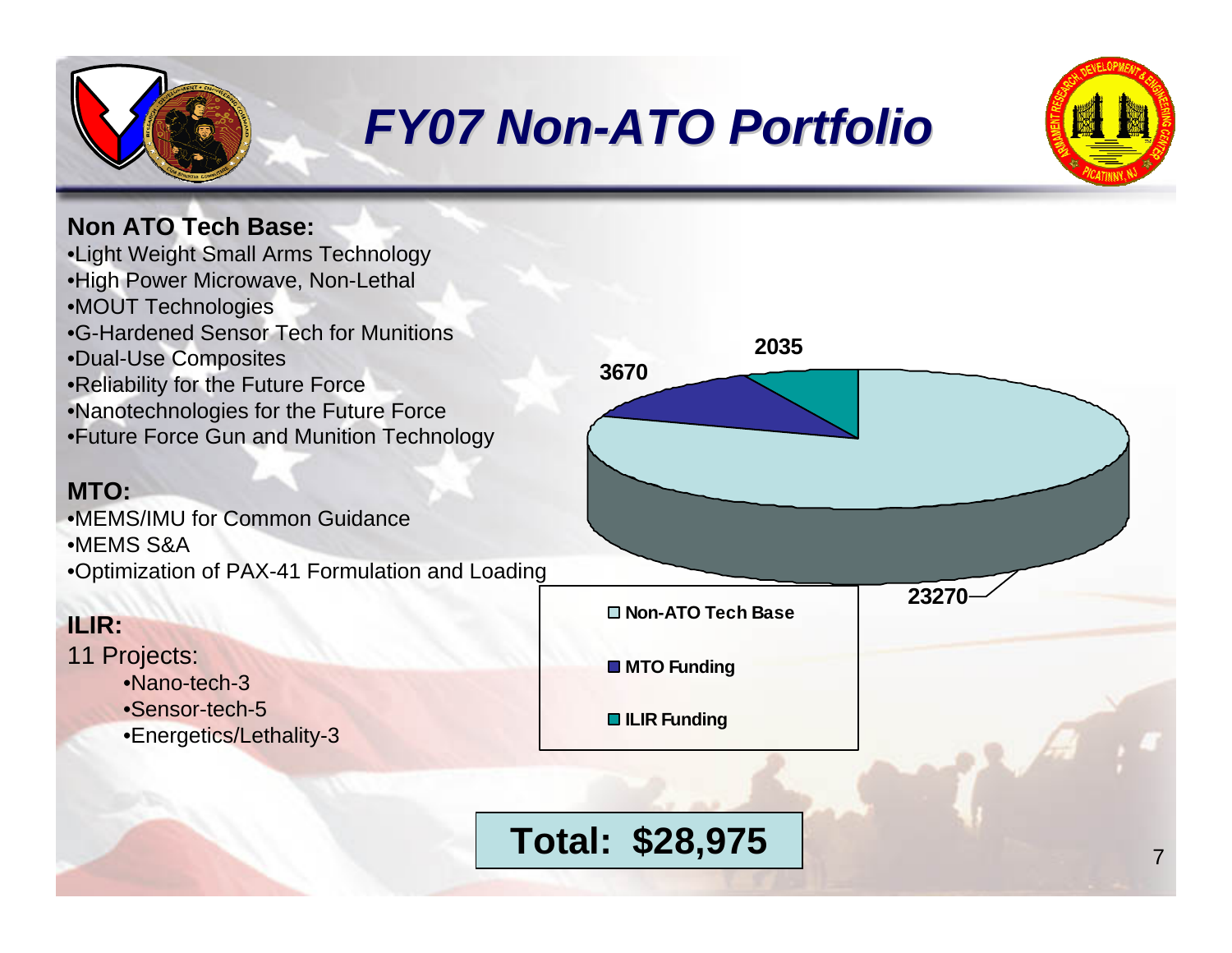

# *FY07 ATO Portfolio FY07 ATO Portfolio*

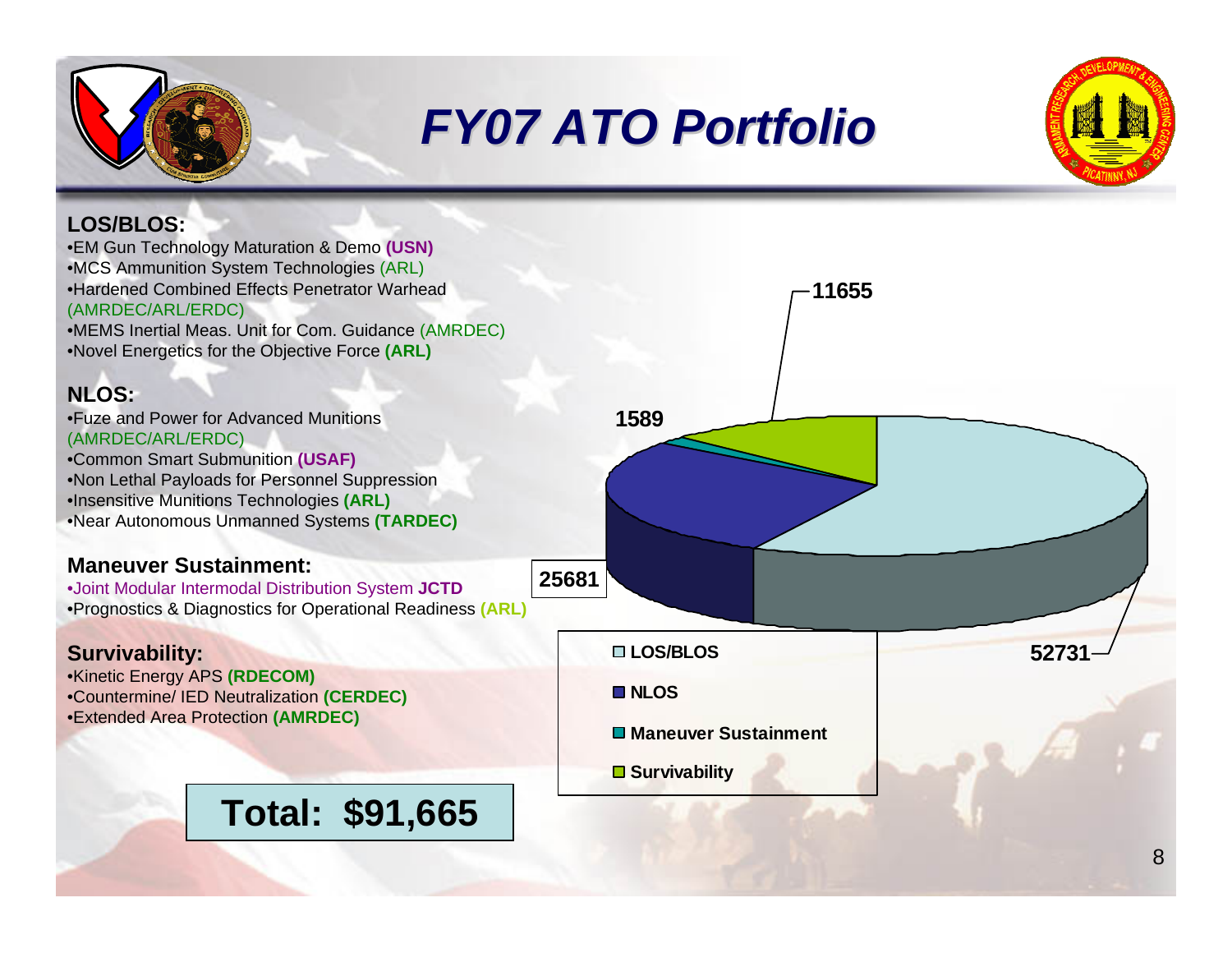

# external control of the Click of the Click of the Click of the Click of the Click of the Click of the Click of the Click of the Click of the Click of the Click of the Click of the Click of the Click of the Click of the Cli *FY08 Start - Scalable Technology for Adaptive Response - STAR*



#### **Scaleable/Adaptive Lethality Fuze/Power Energy Management**





### **Weapons Technology Thrusts**<br> **Collicitude Click to edit in the Master of the Selective Click to the Masser of the Selective**



•

•

Variable



This is a complete the complete of the complete of the complete of the complete of the complete of the complete of the complete of the complete of the complete of the complete of the complete of the complete of the complet



**Schedule & Cost** 



#### *Purpose:*

- • *Provide capability for scalable, selectable, and adaptive lethal effects against platforms and personnel to selectively destroy target function and/or neutralize attributes while limiting damage to surrounding structures/personnel Products:*
- • *Demonstration of agile technologies for scalable, selectable & adaptive lethal effects in large, medium, and small diameter munitions & missiles*
- • *Development of controlled lethal effects, multipurpose energetics & formulations, reactive materials and advanced fuzing and power technologies*

#### *Payoff:*

- • *Demos: 250mm (GMLRS), 155mm (Excalibur), 30mm (M789/Mk238)*
- •*Improved weapon effectiveness/lethality*
- •*Reduced collateral damage*
- • *Rapid mission execution with less ammunition expended (reduced logistics)*
- • *Tech transition to PEOs, AMMO, M&S, Soldier: Javelin, TOW, JAGM, XM1069, MAPAM, M430*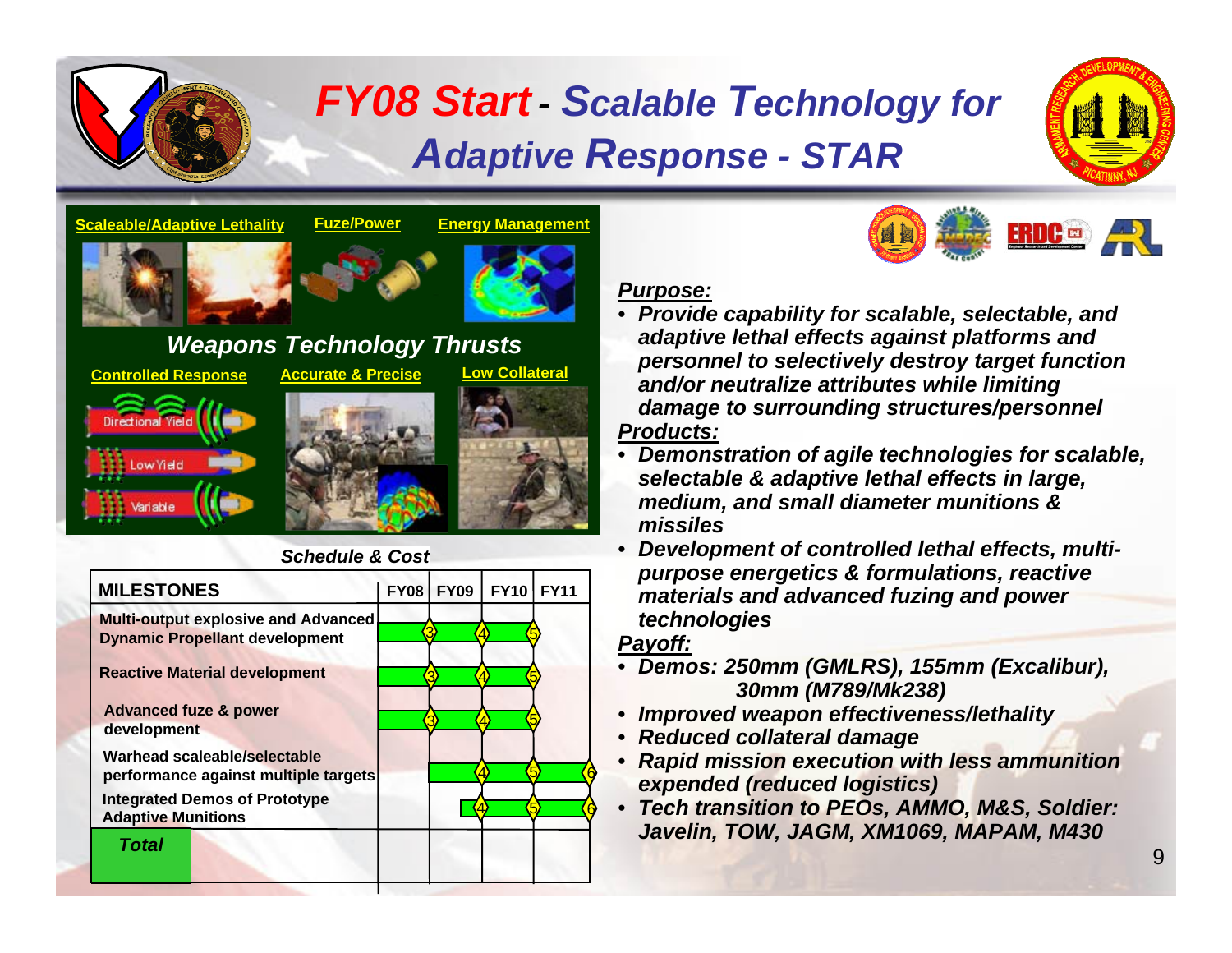### *FY08 Start - Multimode HPM and Laser Induced Plasma Channel Technology*





#### *Purpose:*

*Demonstrate Laser Induced Plasma Channel (LIPC) guiding HPM/High Voltage/RF. Reduce the size and weight of Solid State power sources. Optimize steering and control of various HPM/High Voltage effects.* 

#### *Product (s): TRL 6 :*

- *Multi-mode Directed Energy Weapon Demonstrator*
	- *Defeats/Neutralizes full spectrum of materiel threats at stand off*
	- •*Portable/mobile IED defeat system ARL will provide technical expertise in design and development of pulse power and antenna technology.*

#### *Warfighter Payoff:*

- *Multi-mode DE effects from one platform for anti-personnel and anti-material*
- *Automated and Portable Checkpoint IED neutralization system*
- *Sized for FCS class vehicles*
- *Scalable effects from non-lethal to lethal*

10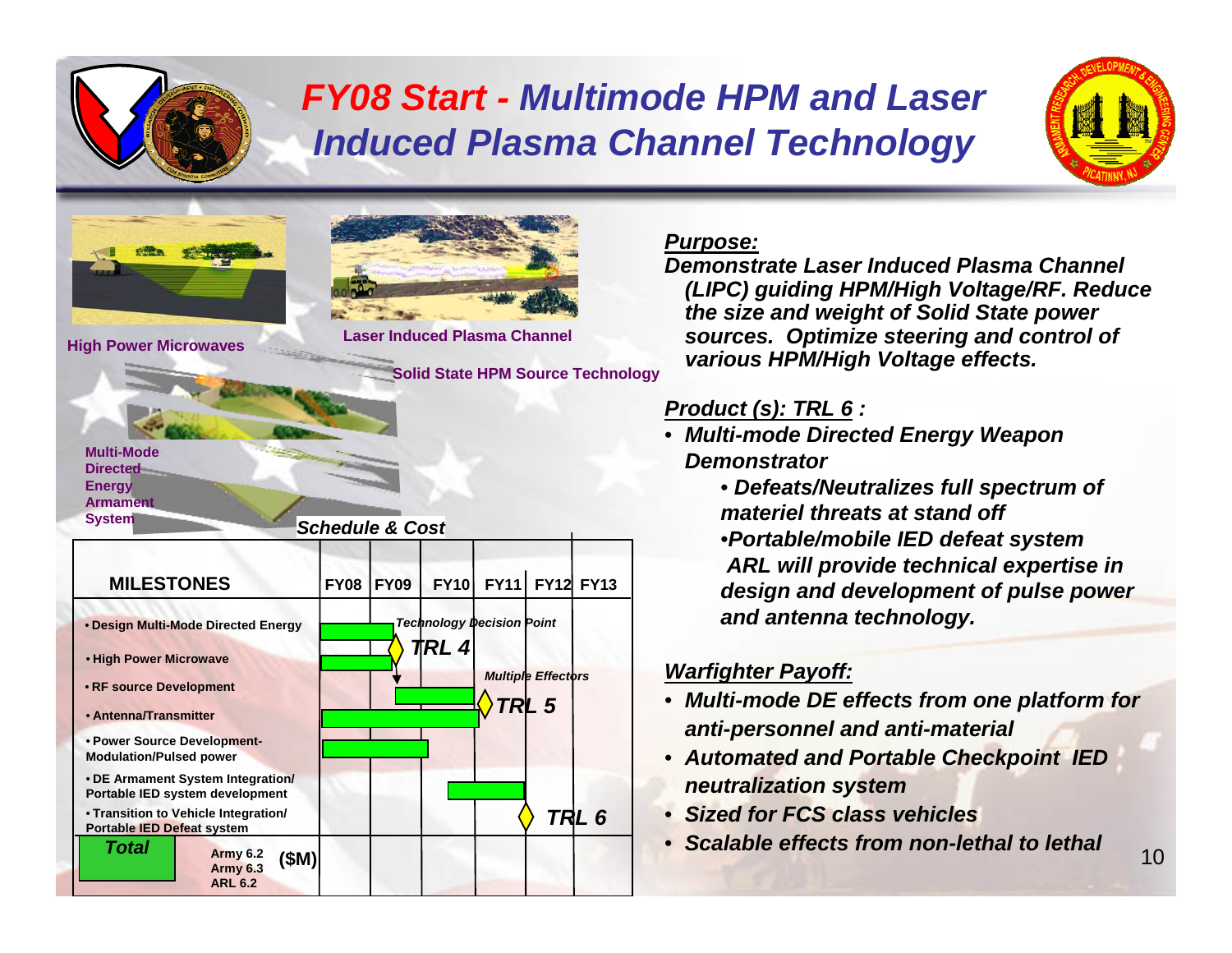

### *FY08 Start - MOUT/Urban Lethal Technologies*





 Third level *Schedule & Cost*MOUT Target Set Advanced Warhead Designs



#### *Purpose:*

- *providing a single shot demolition device to create a Soldier size entry hole in a spectrum of walls, cut all rebars when present and minimize collateral damage*
- SF) Provide a single Shoulder Launched Munition for the<br>individual Soldier capable of incapacitating / defeating *individual Soldier capable of incapacitating / defeating personnel inside urban structures & light armored vehicles*

### *Product:*

- *WB) Demonstrate state of the art warhead technologies for Rapid Wall Breaching that can create a man-sized hole in double-reinforced concrete wall in a single step, reduce time on target and enhance soldier survivability*
- *SF) Demonstrate a multi-purpose Shoulder Fired Munition which can incapacitate personnel within Bunkers, behind 12" Triple-Brick and 8" Double Reinforced Concrete Walls, and within light armored vehicles*

### *Payoff:*

#### *Wall Breacher (WB)*

- •*Improved survivability by reducing time on target*
- *Reduced overall system weight*

#### *Shoulder Fired (SF)*

- • *Single shoulder-launched weapon system with increased lethality and survivability for all required targets*
- *Reduced logistics burden & unit training requirements*
- •*Reduced Soldier's combat load*

*Transition both technologies to PM-CCS for SDD*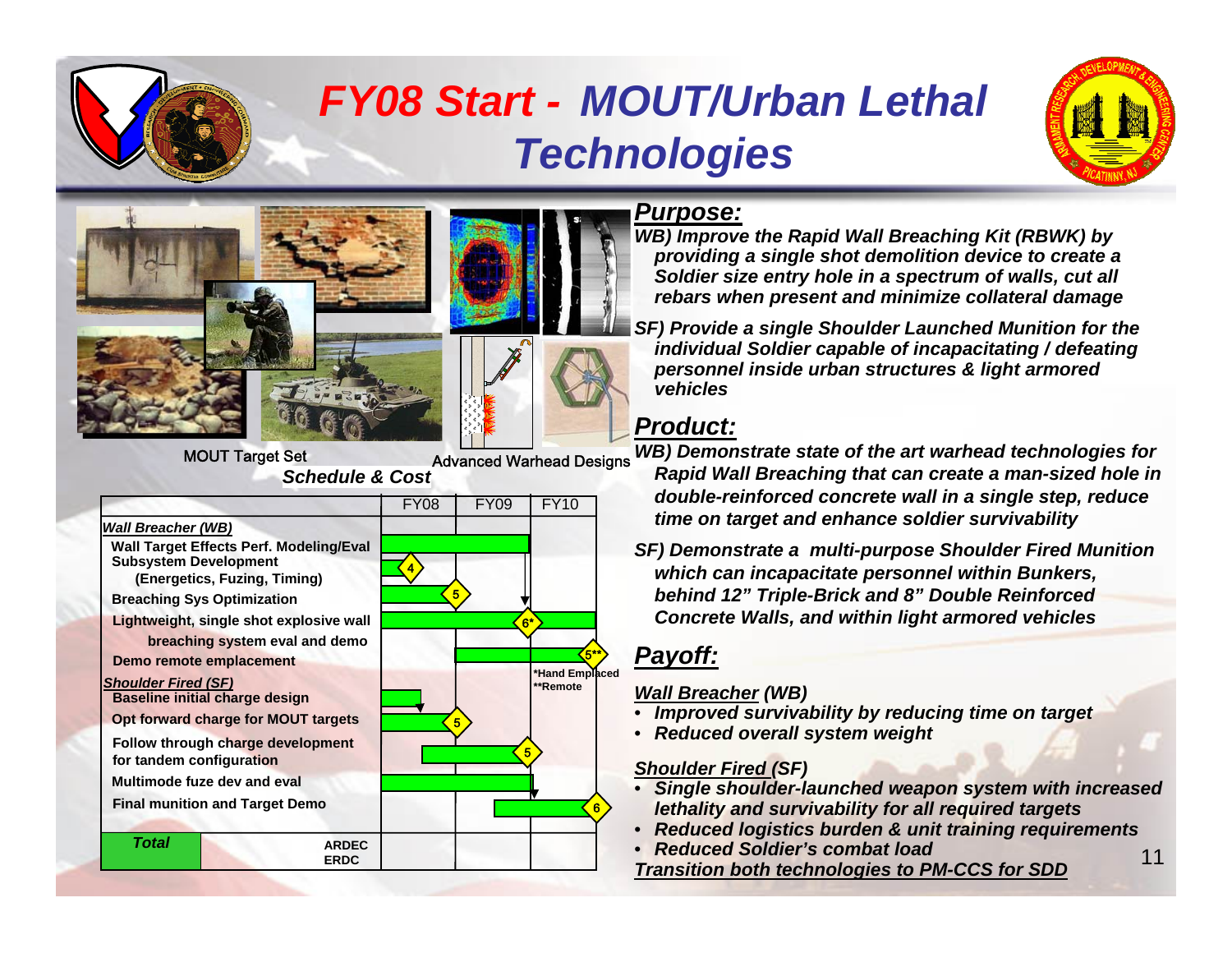# Click to edit Master title style title style title style title style title style title style title style title *FY08 Start* **-** *Advanced Lethal Armament Technology Small Arms*







• Second level *Note: Modeling & Simulations Activities are coincident with efforts*



#### *Schedule & Cost*

#### *Purpose:*

*To demonstrate advanced lethal armament component technology for providing improved munition effectiveness to targets.* 

#### *Product:*

• *Demonstrate advanced lethality components spiraling to weaponization includes terminal fragmentation effectiveness trades.*  •*Miniaturize Proximity electronics for 40 mm application. Integration of improvement to SWAP of proximity fuze for small arms.*

•*Demonstration of technical material components improving durability, reliability and weight to include Recoil attenuation technical advancement components*

•*Modeling and Simulation assessments integrated with critical technology demonstrations*

#### *Payoff:*

• *Multiple critical technology demonstrations enabling maturity measurement coupled with cross integration analysis fulfilling broad small arms capability gaps for spiral transition.*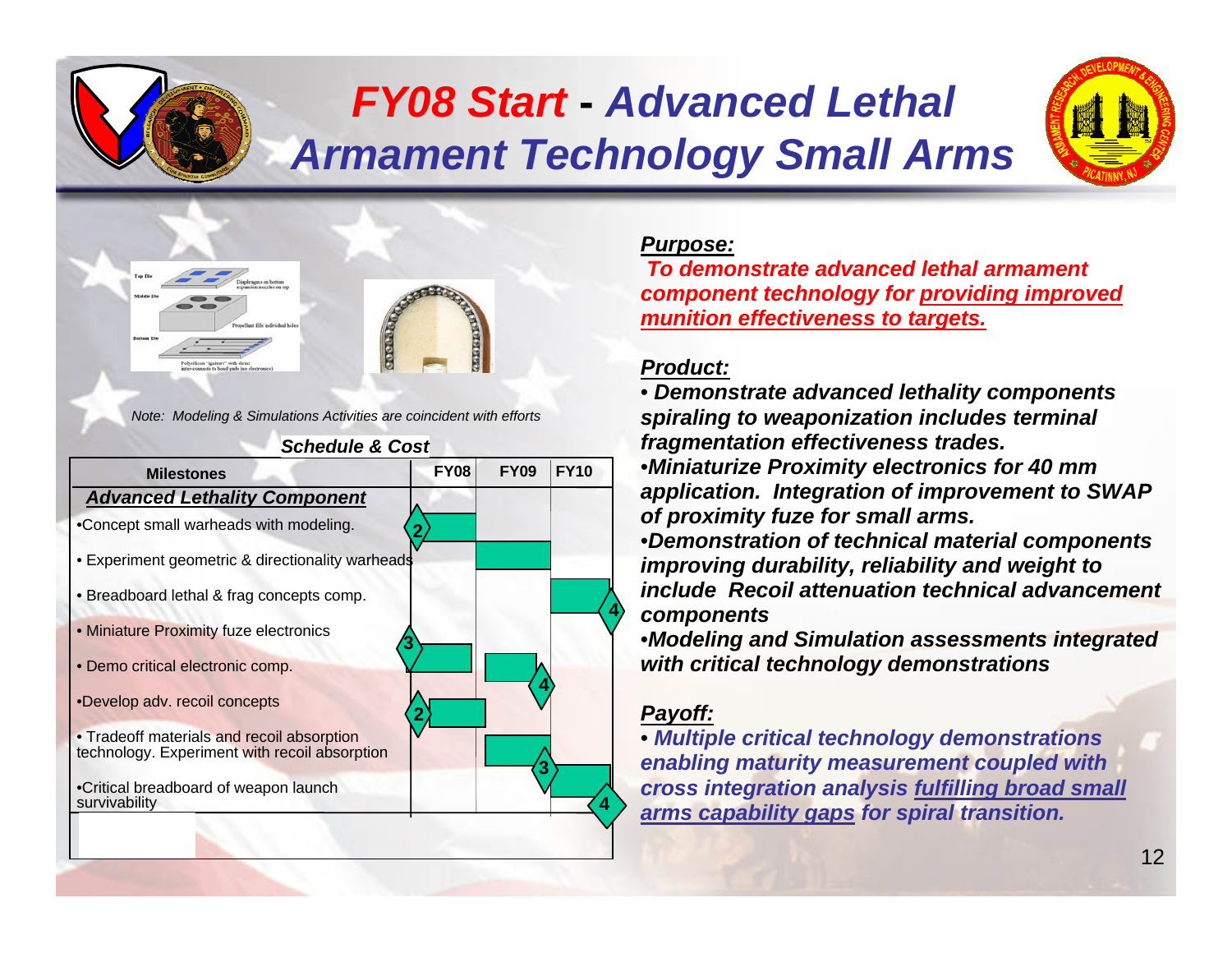## *FY08 Start - Advanced Fire Control Technology for Small Arms*



**Target Tracker & Laser steering**







*Note: Modeling & Simulations Activities* 

*Schedule & Cost are coincident with efforts*



#### *Purpose:*

**Example 2** Sharing within weak of the style of the styles of the style of the styles of the styles of the style of the style of the style of the style of the style of the style of the style of the style of the style of th <u>Purpose:</u><br>Purpose:<br>To domonstrate advanced fire son *To demonstrate advanced fire control component technology determining correct range to moving targets and further power sharing within weapon for current and Product:*

> • *Harvest and target, for small arms, the technologies of automatic target detection, laser steering to increase the soldier's ability to accurately determine range to non cooperative moving targets. Improved lethality in direct and indirect fire situations for unsupported firing positions.*

• *Develop range determination overcoming man machine 1.5 hertz wobble human hold.* 

• *Investigate weapon wireless net centric access coincident with power sharing mounting rails.* 

#### *Payoff:*

• *Critical technology demonstrations enabling maturity coupled with cross integration analysis fulfilling broad small arms capability gaps defilade and covered targets for spiral transition.*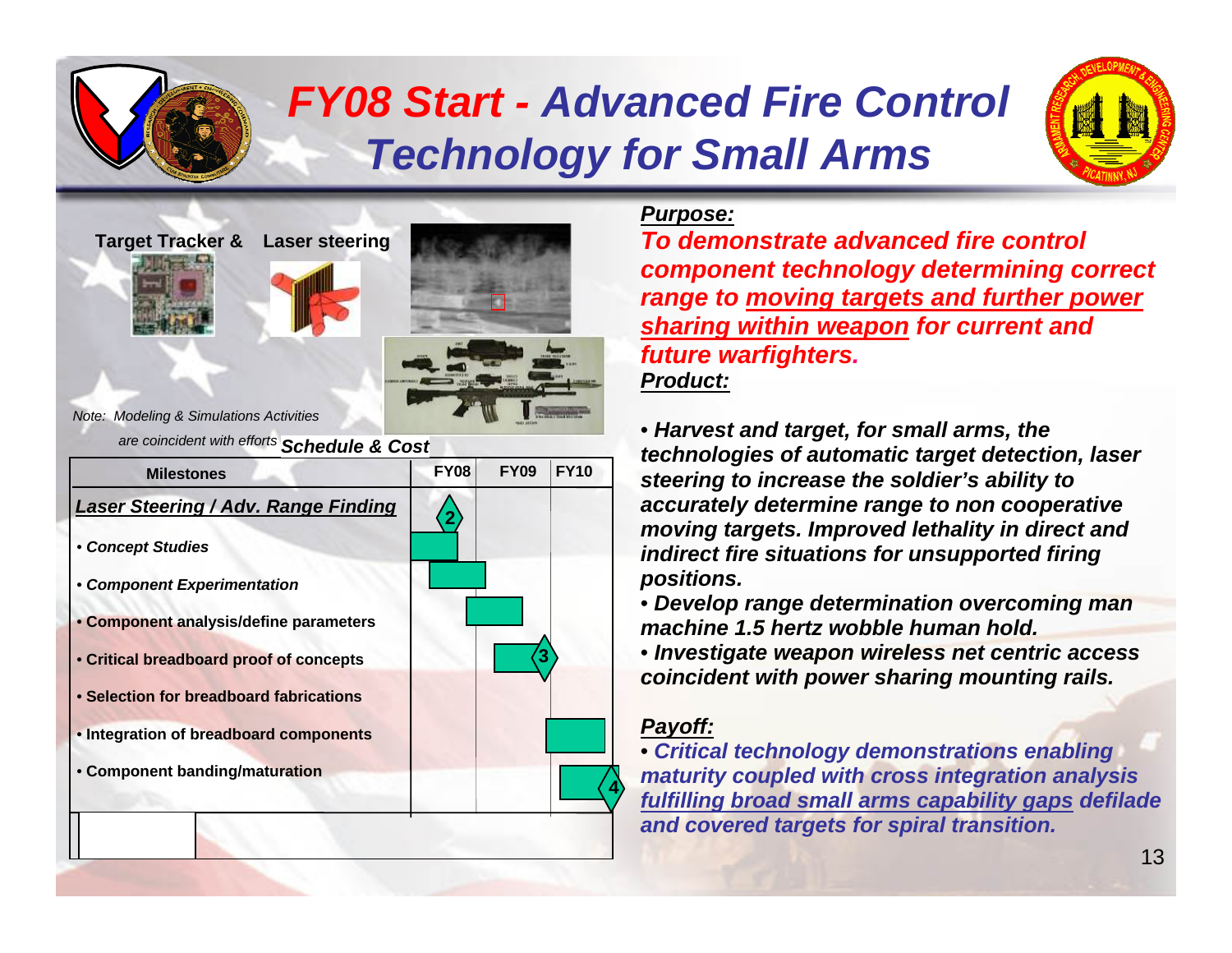



**EXECUTE:**<br>• ARDEC expertise applies to emerging capability gaps.

### Lo is identifying but for carrent and •**ARDEC is leveraging S&T for current and future threats:**



**…..ARDEC is Actively Seeking Investment Partners in These Areas**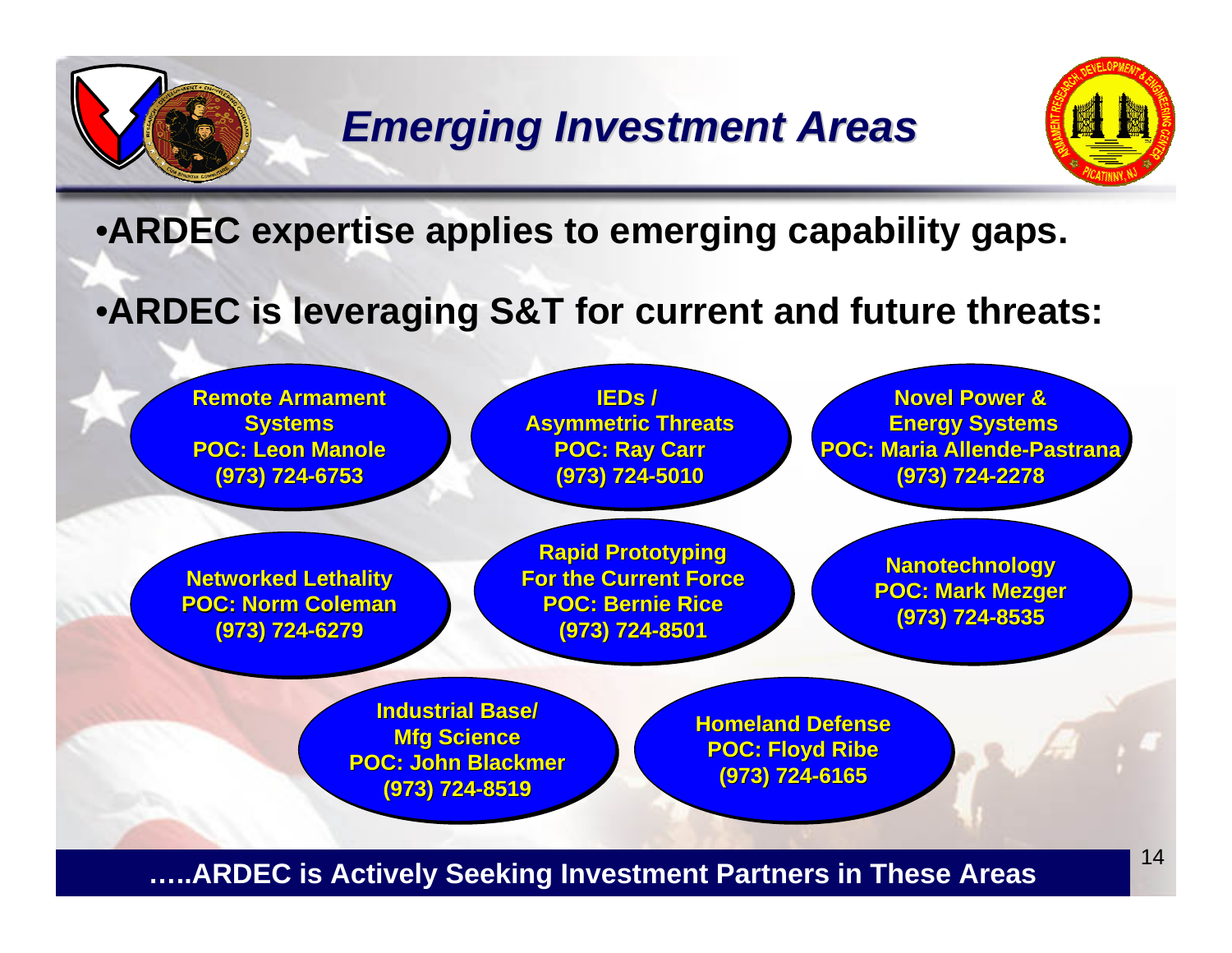Second level

*Issues/Concerns*



Developer (TRADOC) and Materiel Developer (PEO/PM) Click to edit Master title styles the styles of the Master title styles of the Master Telecometer and the Master ¿ **Industry/Government Tech Base investment must be focused on warfighter requirements – both from Combat** 

A "Best of Breed" low-cost, multipurpose munition emponents and n **components are needed – IP concerns must be not impede this and must be negotiated up front**

¿ **Industry proposals must be timed to support Army budget process - Out-of-cycle proposals by exception only**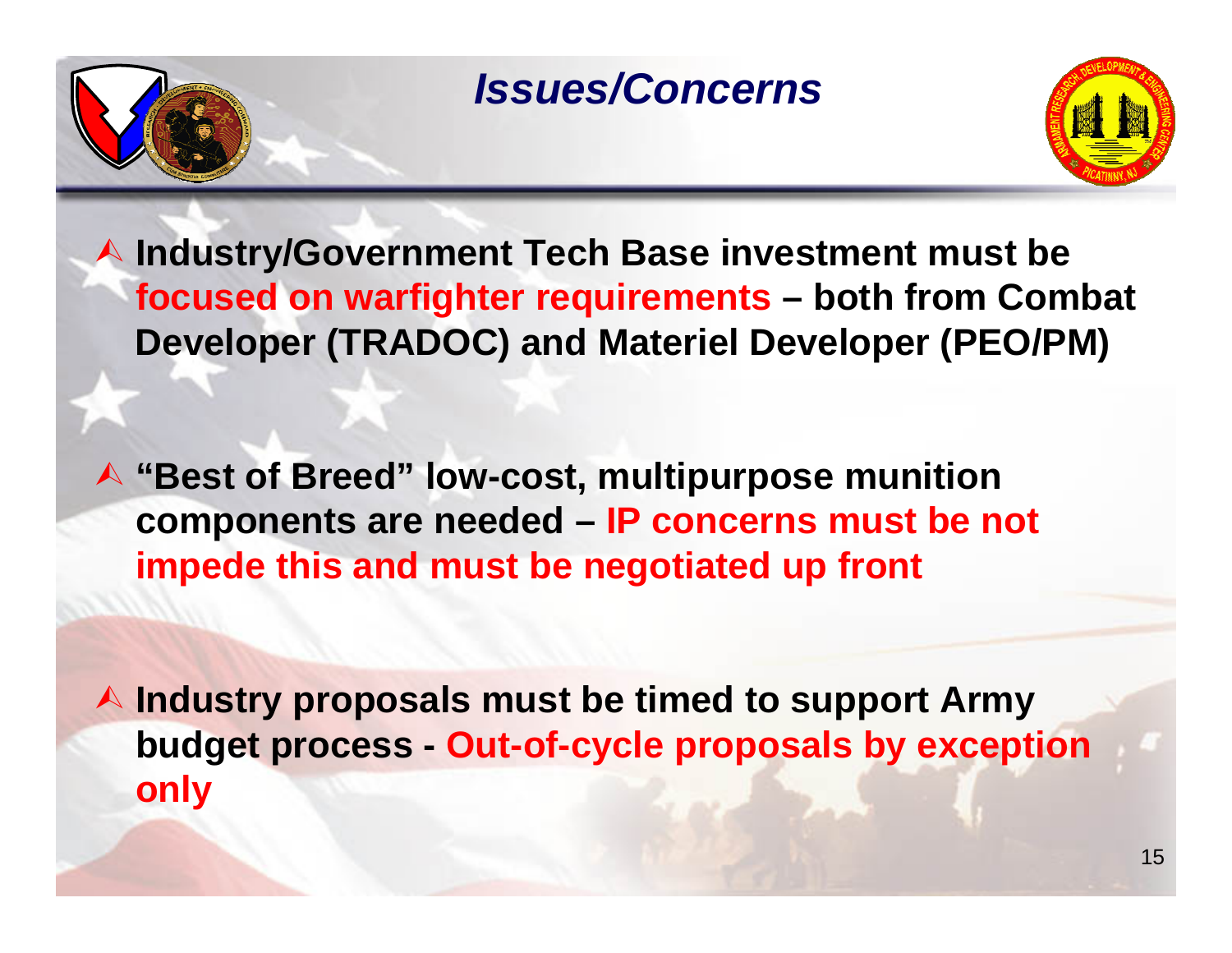



- Click to edit Master title style title style title style title style title style title style title style title ¿ **ATOs/Tech Base – POC: Allan Aprea, (973) 724-5015**
- Click to edit Master text styles ¿ **Test Agreements/IR&D/CRADA – POC: Tim Ryan, (973) 724-7953**
- Second level in the condition of the second level of the second level in the second level of the second level in the second level in the second level in the second level in the second level in the second level in the secon ¿ **Rapid Prototyping – POC: Bernie Rice, (973) 724-8501**
- This leads in the level of the level of the level of the level of the level of the level of the level of the level of the level of the level of the level of the level of the level of the level of the level of the level of ¿ **DOTC – POC: Ray Pawlicki, (973) 724-3386**
- Fourth level • Fifth level **724-6081**¿ **Small Arms Consortium – POC: Frank Puszycki, (973)**